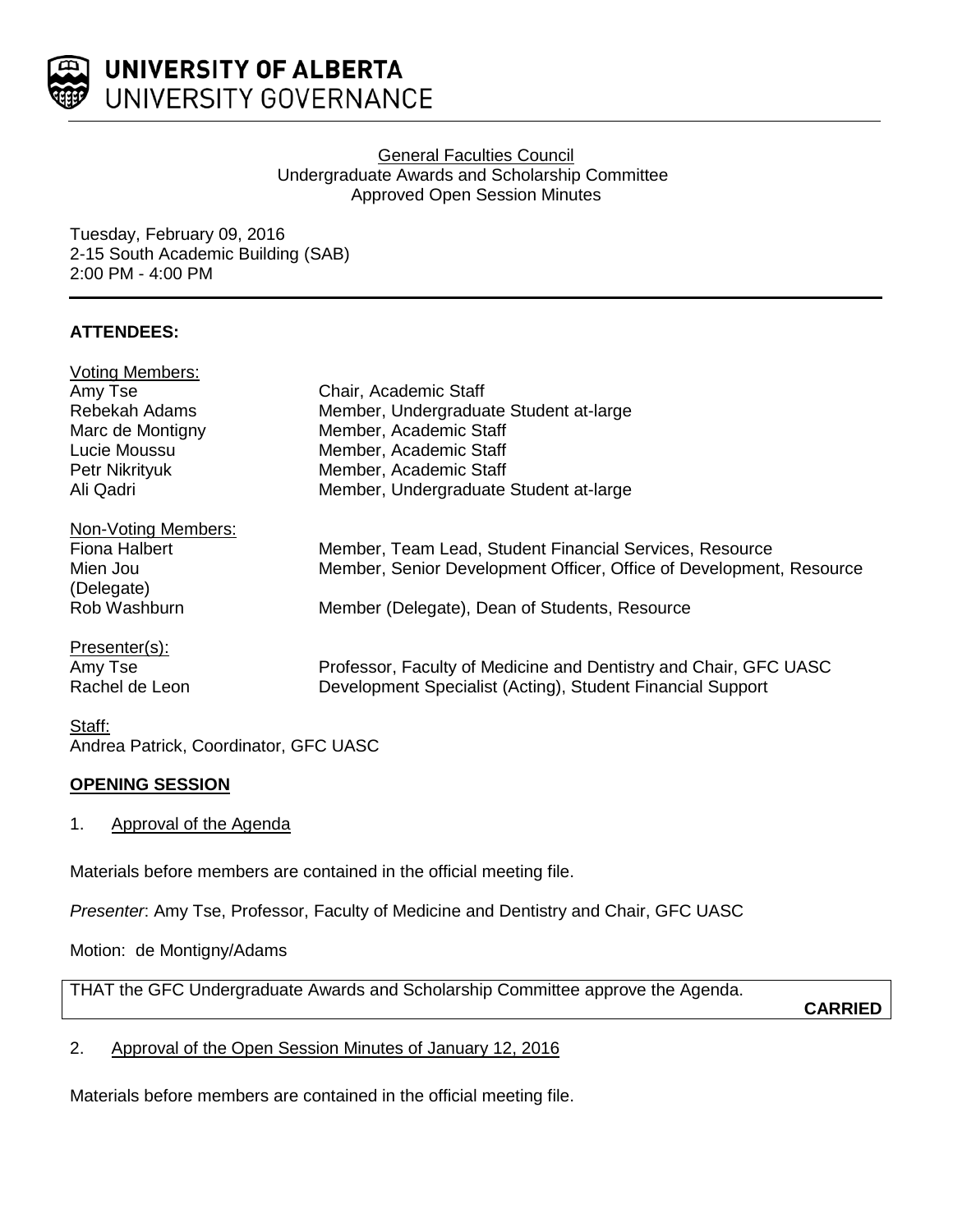*Presenter*: Amy Tse, Professor, Faculty of Medicine and Dentistry and Chair, GFC UASC Motion: Adams/de Montigny

THAT the GFC Undergraduate Awards and Scholarship Committee approve the Minutes of January 12, 2016.

**CARRIED**

#### 3. Comments from the Chair

The Chair read aloud excerpts from a letter sent to President Turpin from the family of a Syrian student who recently received the President's Award for Refugees and Displaced Persons to study at the University of Alberta. In addition, she thanked members of the Committee who participated on the committee to review entrance scholarships.

## **ACTION ITEMS**

# 4. New Undergraduate Awards and Bursaries for Approval (February 9, 2016)

Materials before members are contained in the official meeting file.

*Presenter*: Rachel de Leon, Development Specialist (Acting), Student Financial Support

*Purpose of the Proposal*: To approve new undergraduate awards, scholarships and bursaries.

## *Discussion*:

Ms de Leon presented new undergraduate awards, scholarships and bursaries for members to consider. During the discussion in regards to these items, members expressed numerous comments.

Before deliberation on each item was initiated, it was pointed out to Ms de Leon that Item 2, as listed on the cover documentation, was missing from the individual award descriptions. Ms de Leon noted that it was inadvertently omitted from the meeting material, and the Chair agreed to an e-vote following the meeting. Both the Mover and Seconder were in agreement.

N*ote from the Committee Coordinator: Following adjournment of this meeting, it was decided that the missing item would be considered at the March 2016 meeting of GFC UASC instead of holding an e-vote.*

Item 2: Members agreed to the revision of the name within the Funded By section of the award.

Item 3: Members discussed the home Faculty of the Office of Interdisciplinary Studies, and members suggested an amendment to the Conditions of the scholarship.

Item 6: Members discussed eligibility criteria for this award.

Item 8: Amendments were suggested within the Conditions of the scholarship.

Item 9: Members enquired about the eligibility of international students, Canadian post-secondary transfer students, and high school students for this award. A member sought clarification surrounding the application date.

Item 10: Members discussed the definition of the word "relocation" and suggested amendments to the Conditions of the scholarship.

Motion: Adams/de Montigny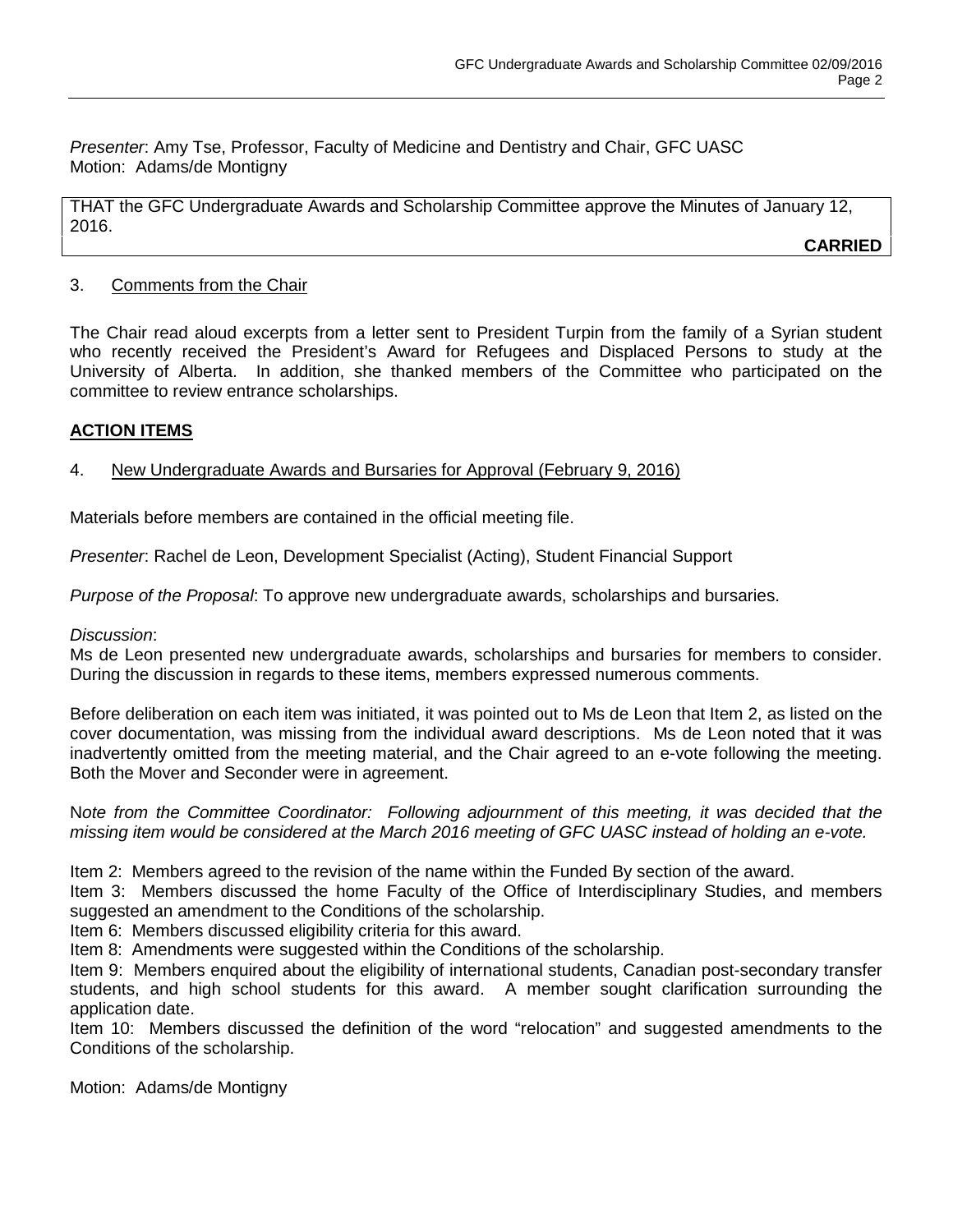THAT the GFC Undergraduate Awards and Scholarship Committee approve, under delegated authority from General Faculties Council, new Undergraduate Awards and Bursaries, as submitted by Student Financial Support and as set forth in Attachment 1, as amended, to be effective immediately.

**CARRIED**

### 5. Amendments to Existing Undergraduate Awards and Bursaries for Approval (February 9, 2016)

Materials before members are contained in the official meeting file.

*Presenter*: Rachel de Leon, Development Specialist (Acting), Student Financial Support

*Purpose of the Proposal*: To approve changes to existing undergraduate awards, scholarships and bursaries.

#### *Discussion*:

Ms de Leon presented several existing awards, bursaries and scholarships to members. During the discussion in regards to each item, members provided several suggestions and comments.

Item 1: Changes were suggested for the Conditions of the award, and members discussed whether academic standing would need to be included within the description. A member sought clarification about the reasons behind eliminating eligibility for female students from this award.

Item 2: A member enquired whether this award was among others previously approved to be grandfathered in terms of conditions.

Item 3: Members discussed University of Alberta target regions.

Motion: Moussu/de Montigny

THAT the GFC Undergraduate Awards and Scholarship Committee approve, under delegated authority from General Faculties Council, amendments to Existing Undergraduate Student Awards and Bursaries, as submitted by Student Financial Support and as set forth in Attachment 1, as amended, to be effective immediately.

**CARRIED**

#### **DISCUSSION ITEMS**

6. Question Period

There were no questions.

#### **INFORMATION REPORTS**

7. Items Approved by the GFC Undergraduate Awards and Scholarship Committee by E-mail Ballots (non-debatable)

There were no items.

8. Information Items Forwarded to Committee Members Between Meetings